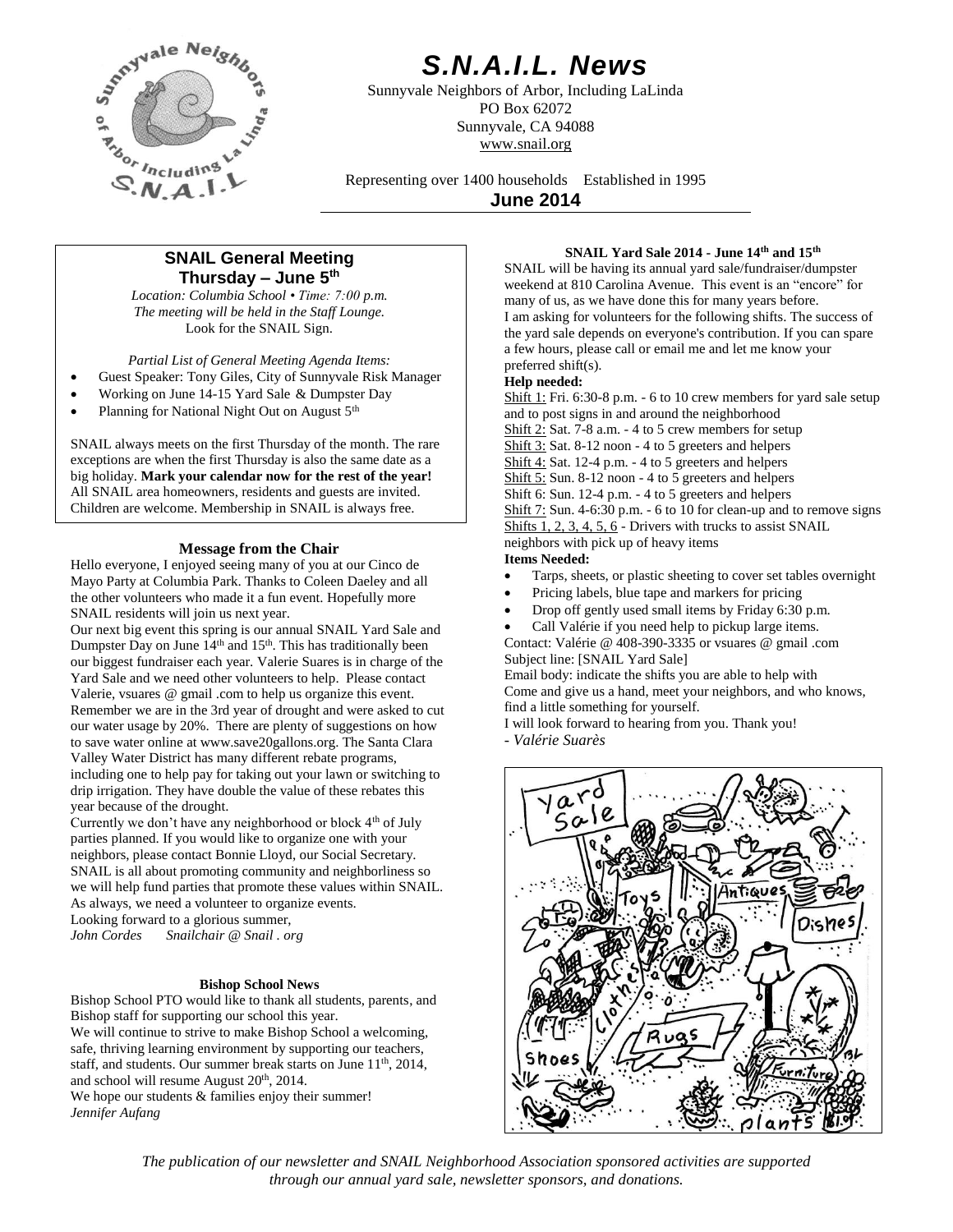#### **Newsletter Distribution Alert**

In May and June we will be Outreaching to blocks that do not have a Block Rep and are not receiving the Newsletter. This Outreach project is an effort to find volunteers on these blocks to deliver the Newsletter each month. Each block takes 15-20 minutes. Blocks we will be outreaching are: 500 block Borregas, 700 block Borregas, Worley, and Waddington.

We need volunteers to deliver to these Outreach Blocks in May and June. Any adult or school child who would be willing to help with this Outreach effort will be deeply appreciated. Any of you Columbia School students who need a Community Service Project might like to help your neighborhood in this way. Please call Connie 408-739-8490. Thank You.

#### **CINCO DE MAYO, May 3rd, Columbia Park**

SNAIL Neighborhood association celebrated its 3rd annual Cinco de Mayo celebration this year.

About 55 people were in attendance throughout the day. Events included games for kids, story time, Latin American Music, and piñatas to end the day. A continental breakfast graciously donated by some of our supporters, Martin's Donuts, Mi Ranchito, Starbucks, and Linkedin was enjoyed by all.

A BBQ lunch featuring Southwestern flavors including brisket, carne asada, and pulled pork was enjoyed by all. Our lunch was provided by the SNAIL organization, and enhanced by donations from Jones Real Estate and our neighborhood Taqueria and many of our friends and neighbors.

Good company, good food, and fun-filled laughter of children graced the day. Thanks to everyone who came out and participated. We hope to see you again next year! *Coleen Daeley*



#### **Notice of Public Hearings**

Mathilda Overpass – Residents Speak Up June  $10^{th}$  6-7 p.m. city hall, council chambers, Study Session for Mathilda Overpass. Come support your local businesses – Denny's, Hobee's, and Shell. What will the roads look like? This is our time for input.

*Bonnie Lloyd*

The Sunnyvale City council will hold a public hearing regarding proposed increases to Utility Rates for City-provided water, wastewater, solid waste, and recycling on Tuesday, June 10<sup>th</sup>, 2014, at 7 p.m. in the City Council Chambers located at 456 W. Olive Avenue. (from a letter from the City) *Connie Cook-Turner*

#### **July Newsletter Deadline**

The deadline for submitting articles and photos for the next SNAIL monthly newsletter is Saturday, June 14<sup>th</sup>. Simply email to SNAILeditor @ snail . org

**SNAIL 2014 Event Calendar**

| <b>Date</b>           | <b>Event Name</b>        | Organizer           |
|-----------------------|--------------------------|---------------------|
| June 11 <sup>th</sup> | Dinner Nite Out @ Rok    | Barbara & Greg Wil- |
| 7 PM                  | RSVP to Bonnie by June 9 | liams of Eaglewood  |
|                       | 408-747-1949             |                     |
| June 14               | Dumpster Day             | Barry Boole         |
| June 14/15            | Yard Sale                | Valerie Suarès      |
| July 18               | Dinner Nite Out @        | Diana Williams 921- |
|                       | Sunnyvale Café (223 E.   | 0109                |
|                       | Maude Ave)               | RSVP by July 15 to  |
|                       | Lebanese Cuisine         | Bonnie: 747-1949    |
| July 19               | Trip to MBARI            | cancelled           |
| August 5              | 2014 National Night Out  | Diane Gleason       |
|                       | BBQ, big event           | 650-353-1575        |

#### **Columbia Neighborhood Center (CNC) News** SUMMER PROGRAMS

Summer programs will be available to students at Bishop, San Miguel, Lakewood, Fairwood, & Columbia schools, or in the CNC service area. Pick up the latest CNC newsletter in the lobby or go to CNC.inSunnyvale.com for further information.

#### FITNESS ROOM

Open to Sunnyvale residents (bring proof of residency) Mon. and Thurs., 6:30 to 8 p.m., & Tuesday, 7:30 to 9 p.m., \$1 per visit. Middle school students can attend with a parent. HS students must have a signed authorization from a parent or guardian.

Some SNAIL residents filled out a survey about the CNC Fitness Room to look at additional services. Focus groups start soon to gather more information. Thank you if you participated.

#### FREE LEGAL CLINIC

First Saturday of the month, the next clinic is June  $7<sup>th</sup>$  from 10 a.m. to noon, first come-first served. Sign up in the CNC lobby.

#### PROJECT SENTINEL HOUSING RESOURCES

Free info on housing resources, tenant/landlord disputes, and other housing-related issues. The 4th Friday of each month from 8:30 a.m. to 12:30 p.m. The next dates are May  $23<sup>rd</sup>$  and June  $27<sup>th</sup>$ .

#### CHILD CARE RESOURCES

Child Care Fair: Saturday, May 31<sup>st</sup>, 11 a.m. to 2 p.m., at the Sunnyvale Library. Meet with over 20 Sunnyvale licensed child care providers to find the right child care for your child.

FREE WORKSHOPS for parents and child care providers (child care not available). *Advance registration required*:

**Motion, Music & Movement**: Saturday, June 7<sup>th</sup>, 9 a.m. to 12 p.m. at CNC. Learn fun, interesting, and creative ways to keep your children moving using developmentally appropriate activities to promote health and fitness.

**Birds & the Bees - Talking to Your Kids About Sex**: Tues., June 17<sup>th</sup>, 6:30 to 8:30 p.m. at the SV Library. Learn effective ways to provide your kids with age appropriate answers to uncomfortable questions about their bodies & sex, how to prepare for 'the talk', and why this kind of open communication is beneficial.

**To register**: Contact Youth & Family Resources at CNC, (408) 730-7800, or childcareresources @ sunnyvale .ca .gov. Provide name, phone number, & email address.

#### CONTACT INFORMATION

Columbia Neighborhood Center, (408) 730-7800 CNC.inSunnvale.com, CNC @ sunnyvale .ca .gov

Childcare Resources, Youth & Family Resources Office, (408)730-7800, Childcare.inSunnyvale.com, childcareresources @ sunnyvale .ca .gov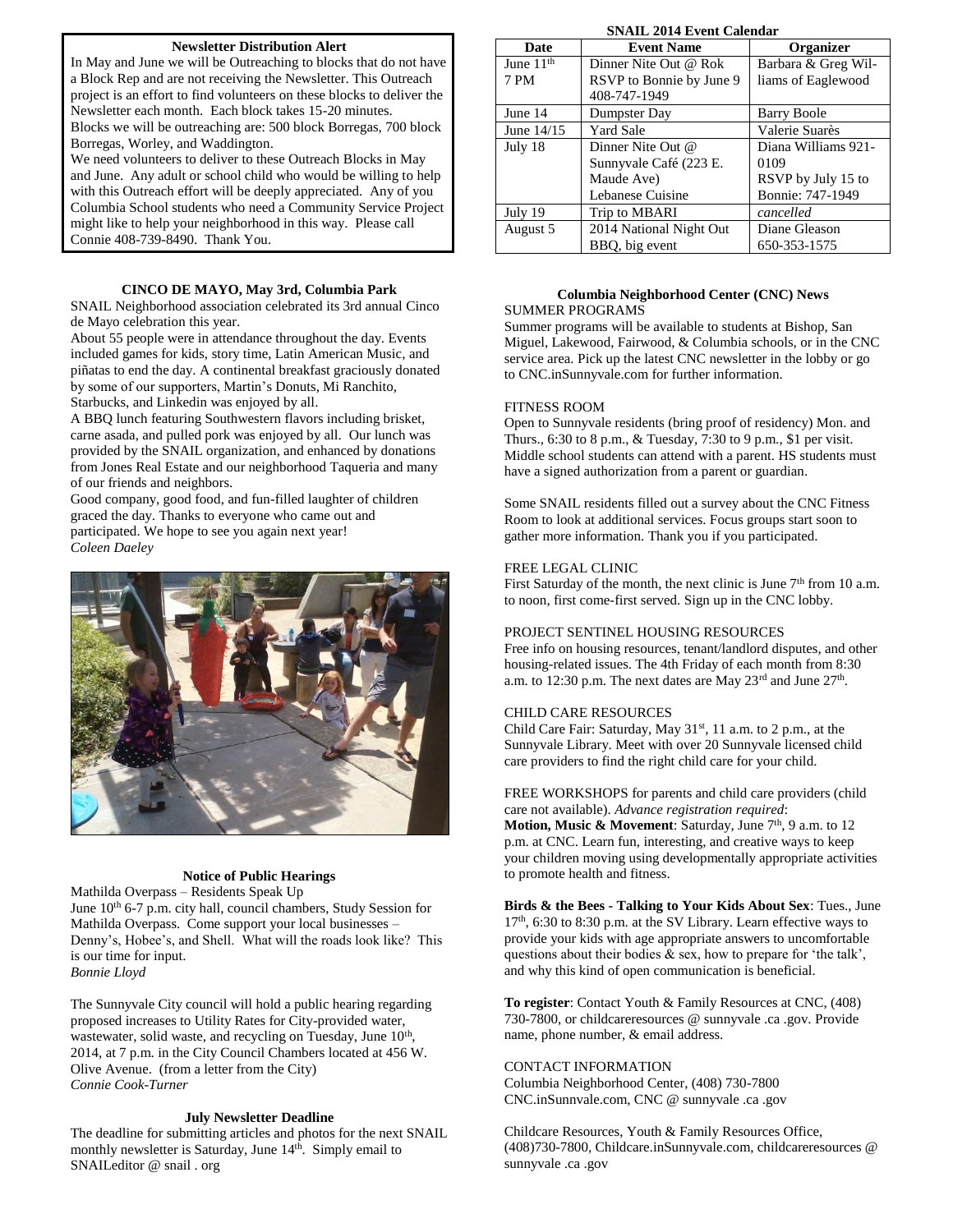#### **Organize A Block Party!**

Why organize a block party? It's fun getting to know your neighbors! And it feels good to know who lives nearby. This results in an informal "neighborhood watch". Your neighbors are more likely to call 911 if they think something strange is occurring. Also, you'll be better able to assist your neighbors if there is a major emergency such as an earthquake. Here's how you do it:

1. 3 months before the party date: Determine which houses make up your "block". Typically it's 20 or 30 homes, but it may be smaller or larger depending upon your unique street or apartment layout. Call the SNAIL Chair in advance to request information, party supplies, and funding approval (we need to budget).

2. 2 months before: Walk your block and hand out a half-page flyer which announces the party and proposes a few party dates. Ask for a reply about the best dates.

3. 6 weeks before: Choose the best date and get a block party permit (1 month deadline): blockparty.insunnyvale.com . The permit is free (\$25 fully refundable deposit). Your barricades can be picked up at the nearby Sunnyvale Corporation Yard, 221 Commercial St. (1½ miles from SNAIL on the street behind Lowe's). Optional delivery service for the barricades is \$25. It is not necessary to barricade your entire street. It is best to block off the street just in front of two or four homes to keep everyone together. Plus, that's less neighbors you need to ask permission to block their driveways.

4. 5 weeks before: Hand out a pot luck party invitation to all homes. Ask for RSVPs and volunteers. In the invitation, describe what food and party supplies you will provide, such as hot dogs, chicken, paper plates, etc. Make it clear that you will need neighbors to bring outdoor tables and chairs.

5. SNAIL will lend you our party boom box. SNAIL will reimburse party expense receipts for "expensive" food such as BBQ meats that the organizer provides, condiments, party supplies, and the City barricade delivery service up to the amount of \$25 plus \$4 for each home on your block. Save all receipts! SNAIL will not reimburse alcohol or pot luck food.

6. Have name tags for everyone at your party. Ask everyone to write their name and house or apartment number on their name tag.

7. Example flyers and party invitations are on the Yahoo SNAILorg newsgroup in the Files section. *Jim Quaderer*

#### **Sunnyvale Art Club**

The Sunnyvale Art Club is exhibiting fine art at the Sunnyvale Public Library on Saturday, June  $7<sup>th</sup>$ , 12-6 p.m (reception); Sunday, June  $8<sup>th</sup>$ , 12-5 p.m. All ages welcome – free of charge. *Bonnie Lloyd, exhibiting artist*

#### **Neighborhood April Street Sweeping Schedule**

Our streets are generally swept every two weeks on the day following your trash pickup. This month, the street sweeping schedule is:

| East SNAIL Neighborhood                                                    | Tues., June $10^{th}$ and $24^{th}$ |
|----------------------------------------------------------------------------|-------------------------------------|
| West SNAIL Neighborhood   Wed., June 11 <sup>th</sup> and 25 <sup>th</sup> |                                     |

If possible, please move your car off the street on street sweeping days.

#### **Attention All Craftsmen and Hobbyists**

Are you a quilter? A model ship builder? An antique clock restorer? A watercolor artist? There is curiosity among our SNAIL neighbors on the different types of hobbies/crafts that are present in our neighborhood. As a way to get to know one another, we are looking to see if there are SNAIL members that might want to share their expertise with others. Who knows? You might find someone just around the corner with the same interests or skills.

Are you interested in presenting your skills or projects with a "show and tell" session? I would like to add this to the National Night Out event in August. If you would be willing to share please let me know. This would be a great benefit to share with our children.

Any thoughts, suggestions and comments on how to promote this activity are welcome. Thanks,

*Sharon McKnight*

Sharon\_mcknight @ comcast .net

#### **Brief Summary of May Meeting Minutes**

• Announcements: San Miguel Neighborhood Festival on May 17th at Fair Oaks Plaza. Monterey Bay Research Institute trip has been cancelled – not enough signups. Cinco de Mayo: John Cordes gave an update (Coleen Daeley was at work) – what was still needed & putting an announcement on snail.org.

Yard Sale June 14  $&$  15: Voted and approved the budget for the Yard Sale.

• Dumpster Day June 14: Barry Boole announced all 6 people are allocated and the City is ready for that day. Boxes for the book collection will be by the dumpsters.

• Interchange 101/237: Bonnie Lloyd - 101/237 overpass exchange - a meeting in June, date unknown.

• Block Parties: Jim Quaderer reported on SNAIL assistance with block parties.

Speaker for Next Meeting: Elaine Rowan asked if ok to have Insurance Manager of City of Sunnyvale come next meeting – yes.

• Other Neighborhood Organizations: John Cordes said we are most organized.

• July Speaker Suggestion: Bonnie Lloyd - Traffic Manuel?

• Neighborhood Night Out: Diane Gleason, organizer, discussion on budget, jump house, a magician, clown and ice

cream bar. Diane confirmed the band – helps make the party. • Bylaws Discussion: Elaine passed out info. & put on Calendar for next meeting.

• Standing Rules: John Cordes standing rules – qualifications - Elaine something to be looked at.

• Grant Discussion: Elaine Rowan & Jim Quaderer - decided to request for Red Bows & Neighborhood Night Out.

• Treasurer Report: John Cordes read the report (Patsy Duke was not in attendance).

New Housing Discussion: Townhouses, Apartments & Armory property.

• Airplane Late Night Noise: June Valenti was wondering about plane waking her up at midnight & felt it was illegal.

| SINAIL DUARD and CITT OF SUINNTVALE SUPPURT STAPP |                          |                              |              |
|---------------------------------------------------|--------------------------|------------------------------|--------------|
| <b>Chair</b>                                      | John Cordes              | 550 E. Arbor Ave.            | 650-288-9645 |
| Email                                             | SNAILchair @ snail . org |                              |              |
| <b>Vice Chair</b>                                 | Elaine Rowan             | 690 W. Fernwood Circle       | 408-749-1846 |
| Secretary                                         | Sarah Cain               | 385 N. Fernwood Circle       | 818-427-0892 |
| Treasurer                                         | Patsy Duke               | 476 E. Arbor Ave.            | 408-830-0097 |
| <b>Newsletter Editor</b>                          | Mark David               | 621 San Diego Ave            | 408-734-4325 |
| <b>Newsletter Distribution Coordinator</b>        | Connie Cook-Turner       | 810 Carolina Ave.            | 408-739-8490 |
| <b>Social Secretary</b>                           | Bonnie Lloyd             | 802 Borregas Ave.            | 408-747-1949 |
| <b>Neighborhood Preservation</b>                  | <b>Steve Frias</b>       | SFrias @ sunnyvale. ca. gov  | 408-730-7613 |
| Neighborhood Resource Officer                     | <b>Todd Fekete</b>       | TFekete @ sunnyvale. ca. gov | 408-730-7153 |
|                                                   |                          |                              |              |

## *SNAIL BOARD and CITY of SUNNYVALE SUPPORT STAFF*